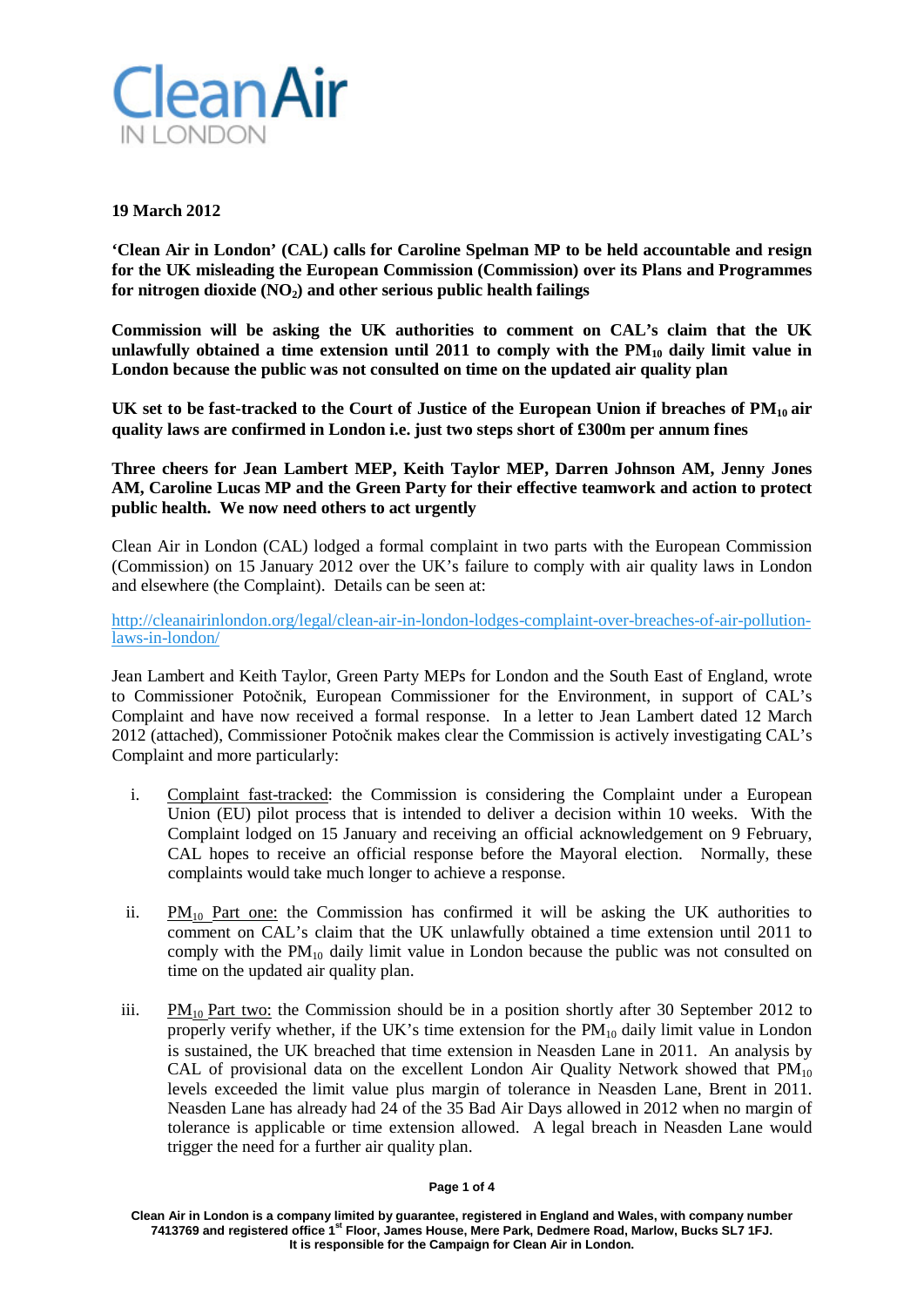

iv.  $NO<sub>2</sub>$  Part one and two: the Commission accepted the Plans and Programmes submitted by the UK in September 2011 to achieve compliance with EU limit values for nitrogen dioxide (NO2) under Article 22 of Directive 2008/50/EC for ambient air quality and cleaner air for Europe. Article 22 relates to applications for time extensions until 2015 to comply with  $NO<sub>2</sub>$ limit values. CAL asserted, following the Government's admissions in Client Earth's ground breaking High Court case on 13 December 2011, the UK had not applied for a time extension for London and 16 of 42 other UK zones – choosing instead to argue the Government was: submitting Plans and Programmes under Article 23 of the Directive; and further that it was not subject to any deadline. The Transcript of that Judgement is attached.

[CAL 174 Transcript of ClientEarth High Court 1312SC01](http://cleanairinlondon.org/hot-topics/call-for-caroline-spelman-mp-to-resign-for-uk-misleading-european-commission/attachment/cal-174-transcript-of-clientearth-high-court-1312sc01/)

v.  $NO<sub>2</sub>$  Part two: The Commission is verifying whether it was correct to assess all notifications received from the UK, including the one covering London, in accordance with Article 22. This is the first confirmation that the UK succeeded in misleading the Commission as CAL asserted it was doing in its Complaint.

Commissioner Potočnik kindly also confirmed he would update Jean Lambert when the Commission has further information and clarification from the UK.

CAL understands the Commission told BBC Politics Sunday (shown on 18 March 2012) that:

- vi. The UK has adopted an air quality plan for London outlining measures which projected compliance with the daily  $PM_{10}$  limit value by June 2011. On that basis, the Commission, in accordance with EU law, granted the UK an exemption from the obligation to respect  $PM_{10}$ standards in London (and Gibraltar) until June 2011. **The infringement procedure was in the meantime put on hold pending the receipt of the 2011 data confirming compliance.**  The Commission has not yet received the official data for the year 2011.
- vii. With regard to the Neasden Lane measuring station: the Commission verifies compliance with the limit values once the Member State has provided the annual air quality report for 2011; the UK is due to provide this by 30 September 2012 at the latest. For the benefit of citizens, the Commission **encourages Member States to provide them with this data as soon as it is available, allowing for major problems to be identified earlier and to respond more effectively to them**. This is in line with the approach the Commission advocates in its communication of 7 March 2012 for better implementation of EU environmental law and for preventing the costs of non-implementation of such law.
- viii. The Commission expects that Member States will report information on the state of ambient air quality which reflects the real situation over the whole air quality zone, in line with the assessment criteria laid out in the EU ambient air quality law. **CAL emphasis**.

The Government told BBC Politics Sunday (shown on 18 March 2012) that:

ix. The UK Government may not have completed the review of its air quality monitoring network, which was required in 2011 under Article 5 of Directive 2008/50/EC, by 30 September 2012 when it is required to report official results for 2011 to the Commission. This means that it may not report the 2011 results from the Neasden Lane monitor even if

**Page 2 of 4**

**Clean Air in London is a company limited by guarantee, registered in England and Wales, with company number 7413769 and registered office 1st Floor, James House, Mere Park, Dedmere Road, Marlow, Bucks SL7 1FJ. It is responsible for the Campaign for Clean Air in London.**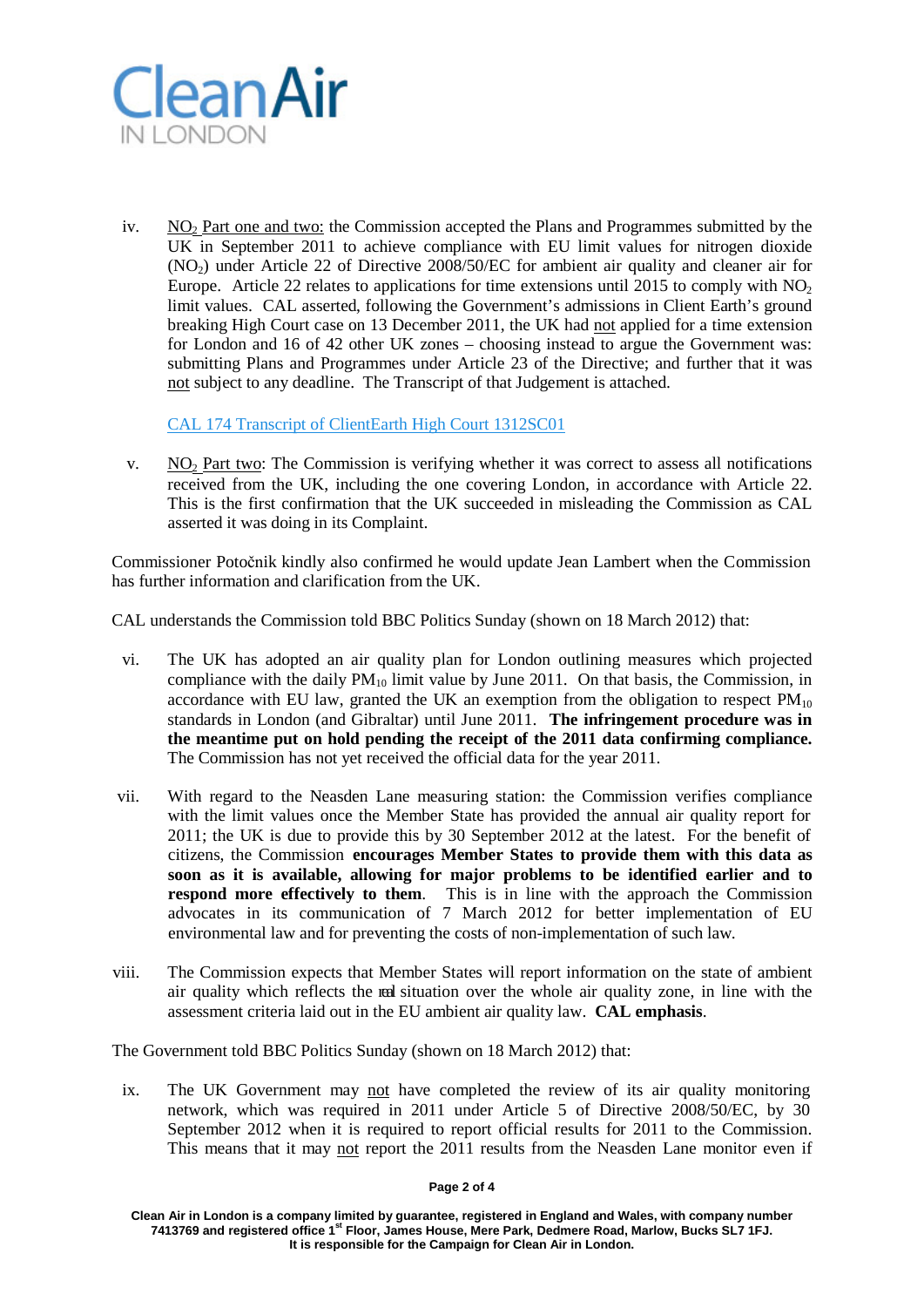

those results would change the status of the whole London zone i.e. from compliance to noncompliance if a time extension for  $PM_{10}$  is sustained.

## **Quotes**

Simon Birkett, Founder and Director of Clean Air in London, said "It is tremendous to see Commissioner Potočnik responding vigorously to Clean Air in London's complaint that the UK is cheating and misleading the European Commission over air quality laws in London and elsewhere.

"Commissioner Potočnik's letter together with separate revelations from the BBC confirm:

- CAL's complaint may receive an official response shortly before the Mayoral election;
- the UK would be fast-tracked to the Court of Justice of the European Union (CJEU) (i.e. just two steps short of £300m per annum fines for London) if it is judged by the Commission to have breached the  $PM_{10}$  daily limit value in London in 2011 (or thereafter); and
- the UK did mislead the Commission into accepting the UK's notifications on  $NO<sub>2</sub>$  as a time extension to comply with  $NO<sub>2</sub>$  limit values in London and elsewhere as CAL had thought.

"The UK must **stop doing bad things** and **start doing good ones** if we are to address the biggest public health crisis for decades. We need the Mayor and the Government to: stop cheating on public health laws; and start issuing smog alerts (when air pollution is expected to be MODERATE for two or more days or HIGH or VERY HIGH for one or more days) and act boldly to reduce air pollution.

"It defies belief that London had record levels of dangerous airborne particles  $(PM_2, 5)$  (i.e. a subset of  $PM_{10}$ ) last week with no smog alert from the Mayor and the Government. The Mayor is failing to control levels of  $PM_{10}$  in London and/or NO<sub>2</sub>, a toxic gas, which is the other main pollutant. Levels of NO<sub>2</sub> are higher in London than any other capital city in Europe and comparable with Beijing. Incredibly, levels of  $NO<sub>2</sub>$  near our busiest streets far exceed twice World Health Organisation guidelines and legal limits in legislation since 1999 to be complied with by January 2010.

"It would be **public health fraud** if the Government fails to report a breach of the  $PM_{10}$  daily limit value in Neasden Lane in 2011 to the European Commission by September 2012. It is time to break the vicious circle of cover-ups and failings and follow the virtuous circle of public understanding and appetite for action. Only smoking causes more early deaths than long-term exposure to air pollution.

"The UK misled the Commission into thinking it was applying for a time extension to comply with NO<sub>2</sub> limit values in London when it was not. Its motive was clearly to delay infraction action and the need to clean up London's air. As Secretary of State for Environment, Food and Rural Affairs, Caroline Spelman is responsible within Government for air quality. She must be held accountable and resign for the UK misleading the Commission and other serious public health failings.

"London and the Government should be leading the world in tackling air pollution not cheating and misleading the European Commission."